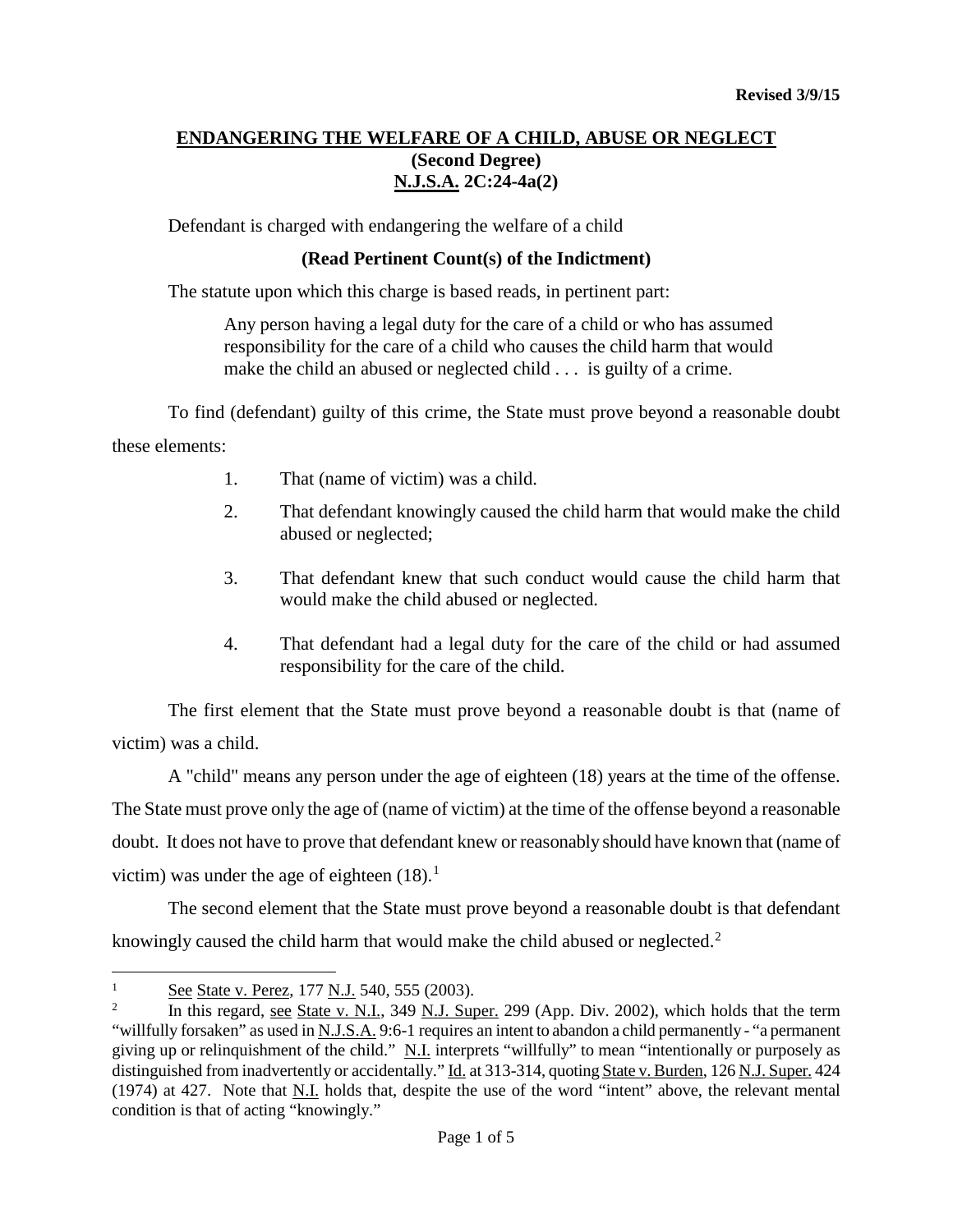## **[CHARGE APPROPRIATE DEFINITION] (N.J.S.A. 9:6-1; 9:6-3)**

**Abuse of a child shall consist in any of the following acts**: (a) disposing of the custody of a child contrary to law; (b) employing or permitting a child to be employed in any vocation or employment injurious to its health or dangerous to its life or limb, or contrary to the laws of this State; (c) employing or permitting a child to be employed in any occupation, employment or vocation dangerous to the morals of such child; (d) the habitual use by the parent or by a person having the custody and control of a child, in the hearing of such child, of profane, indecent or obscene language; (e) the performing of any indecent, immoral or unlawful act or deed, in the presence of a child, that may tend to debauch or endanger or degrade the morals of the child; (f) permitting or allowing any other person to perform any indecent, immoral or unlawful act in the presence of the child that may tend to debauch or endanger the morals of such child; (g) using excessive physical restraint on the child under circumstances which do not indicate that the child's behavior is harmful to himself, others or property; or  $(h)$  in an institution<sup>[3](#page-1-0)</sup>, willfully isolated from ordinary social contact under circumstances which indicate emotional or social deprivation.

**Neglect of a child shall consist in any of the following acts, by anyone having the custody or control of the child:** (a) willfully failing to provide proper and sufficient food, clothing, maintenance, regular school education as required by law, medical attendance or surgical treatment, and a clean and proper home, or (b) failure to do or permit to be done any act necessary for the child's physical or moral well-being. Neglect also means the continued inappropriate placement of a child in an institution<sup>[4](#page-1-1)</sup>, with the knowledge that the placement has resulted and may continue to result in harm to the child's mental or physical well-being.

**Abandonment of a child shall consist in any of the following acts by anyone having the custody or control of the child:** (a) willfully forsaking a child; (b) failing to care for and keep the control and custody of a child so that the child shall be exposed to physical or moral risk without proper and sufficient protection; (c) failing to care for and keep the control and custody of a child so that the child shall be liable to be supported and maintained at the expense of the public, or by child caring societies or private persons not legally chargeable with its or their care, custody and control.

<span id="page-1-0"></span><sup>&</sup>lt;sup>3</sup> See definition of institution in <u>N.J.S.A.</u> 9:6-8.21.<br><sup>4</sup> See definition of institution in N.J.S.A. 9:6-8.21.  $\overline{3}$ 

<span id="page-1-1"></span>See definition of institution in N.J.S.A. 9:6-8.21.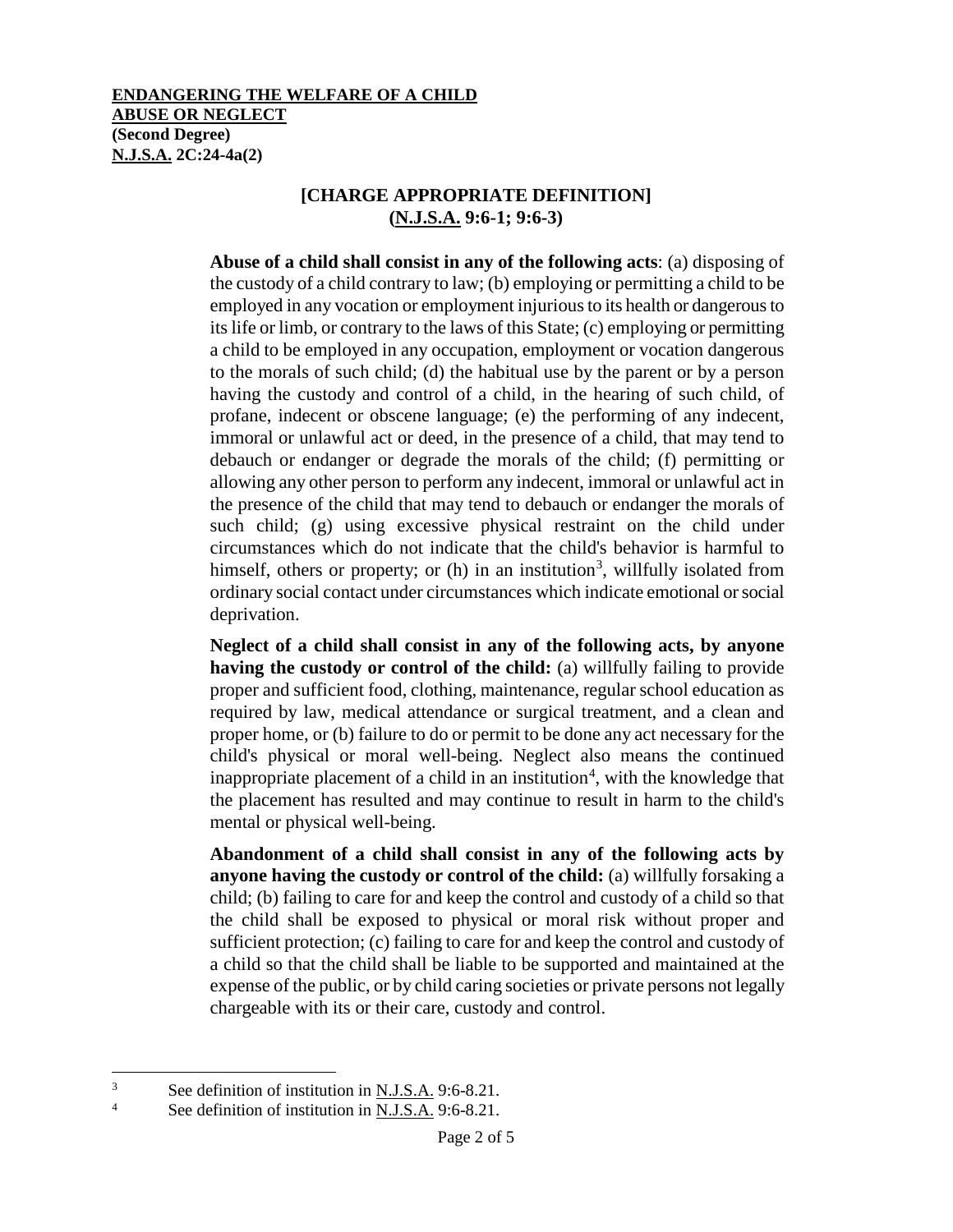#### **ENDANGERING THE WELFARE OF A CHILD ABUSE OR NEGLECT (Second Degree) N.J.S.A. 2C:24-4a(2)**

**Cruelty to a child shall consist in any of the following acts**: (a) inflicting unnecessarily severe corporal punishment upon a child; (b) inflicting upon a child unnecessary suffering or pain, either mental or physical; (c) habitually tormenting, vexing or afflicting a child; (d) any willful act of omission or commission whereby unnecessary pain and suffering, whether mental or physical, is caused or permitted to be inflicted on a child; (e) or exposing a child to unnecessary hardship, fatigue or mental or physical strains that may tend to injure the health or physical or moral well-being of such child.

### **OR**

# **[CHARGE IF APPROPRIATE] (N.J.S.A. 9:6-8.21; 9:6-3)**

An abused or neglected child means **[Choose appropriate:** 

(1) that the defendant inflicted or allowed to be inflicted upon such child physical injury by other than accidental means which causes or creates a substantial risk of death, or serious or protracted disfigurement, or protracted impairment of physical or emotional health or protracted loss or impairment of the function of any bodily organ;

(2) that the defendant created or allowed to be created a substantial or ongoing risk of physical injury to such child by other than accidental means which would be likely to cause death or serious or protracted disfigurement, or protracted loss or impairment of the function of any bodily organ;

(3) that the defendant committed or allowed to be committed an act of sexual abuse against the child;

(4) a child whose physical, mental, or emotional condition has been impaired or is in imminent danger of becoming impaired as the result of the failure of the defendant to exercise a minimum degree of care (a) in supplying the child with adequate food, clothing, shelter, education, medical or surgical care though financially able to do so or though offered financial or other reasonable means to do so, or (b) in providing the child with proper supervision or guardianship, by unreasonably inflicting or allowing to be inflicted harm, or substantial risk thereof, including the infliction of excessive corporal punishment; or by any other acts of a similarly serious nature requiring the aid of the court;

(5) a child who has been willfully abandoned;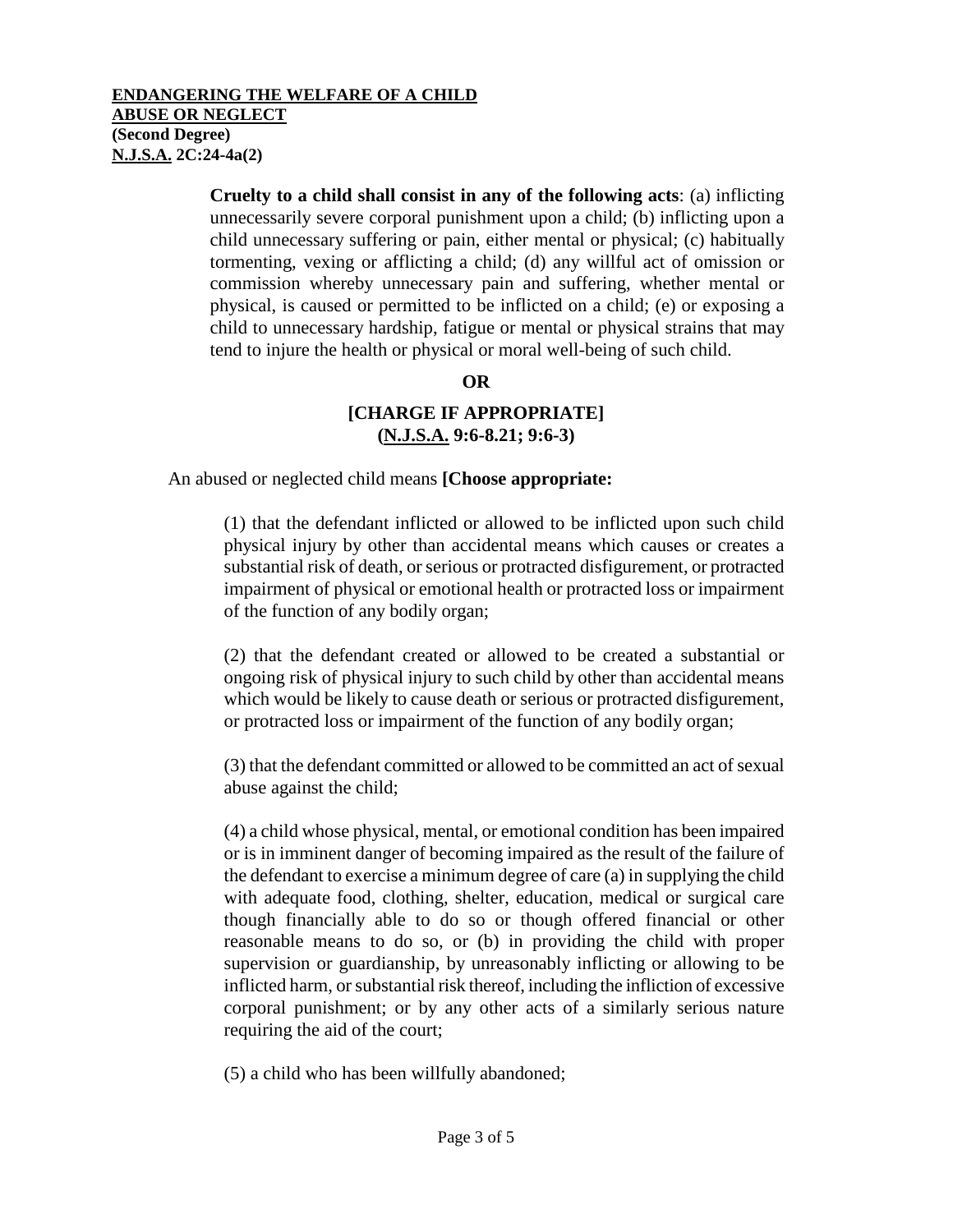(6) a child upon whom excessive physical restraint has been used under circumstances which do not indicate that the child's behavior is harmful to himself, others, or property;

(7) a child who is in an institution and (a) has been placed there inappropriately for a continued period of time with the knowledge that the placement has resulted or may continue to result in harm to the child's mental or physical well-being or (b) who has been willfully isolated from ordinary social contact under circumstances which indicate emotional or social deprivation.]

### **[RESUME MAIN CHARGE]**

A person acts knowingly with respect to the nature of his/her conduct or the attendant circumstances if he/she is aware that the conduct is of that nature or that such circumstances exist or the person is aware of a high probability of their existence. A person acts knowingly with respect to a result of the conduct if he/she is aware that it is practically certain that such conduct will cause a result. "Knowing," "with knowledge," or equivalent terms have the same meaning.

Knowledge is a condition of the mind. It cannot be seen. It can only be determined by inference from (defendant's) conduct, words or acts. A state of mind is rarely susceptible of direct proof but must ordinarily be inferred from the facts. Therefore, it is not necessary that the State produce witnesses to testify that an accused said that he/she had a certain state of mind when he/she did a particular thing. It is within your power to find that such proof has been furnished beyond a reasonable doubt by inference which may arise from the nature of his/her acts and conduct and from all he/she said and did at the particular time and place and from all surrounding circumstances established by the evidence.

The third element that the State must prove beyond a reasonable doubt is that defendant knew that his/her conduct would cause the child harm that would make the child abused or neglected. I have previously defined the concept of "knowing" for you.

The fourth element that the State must prove beyond a reasonable doubt is that defendant had a legal duty for the care of the child or assumed responsibility for the care of the child. A person having a legal duty for the care of a child, or who has assumed responsibility for the care of the child, includes a natural parent, adoptive parent, resource family parent, step-parent or any other person